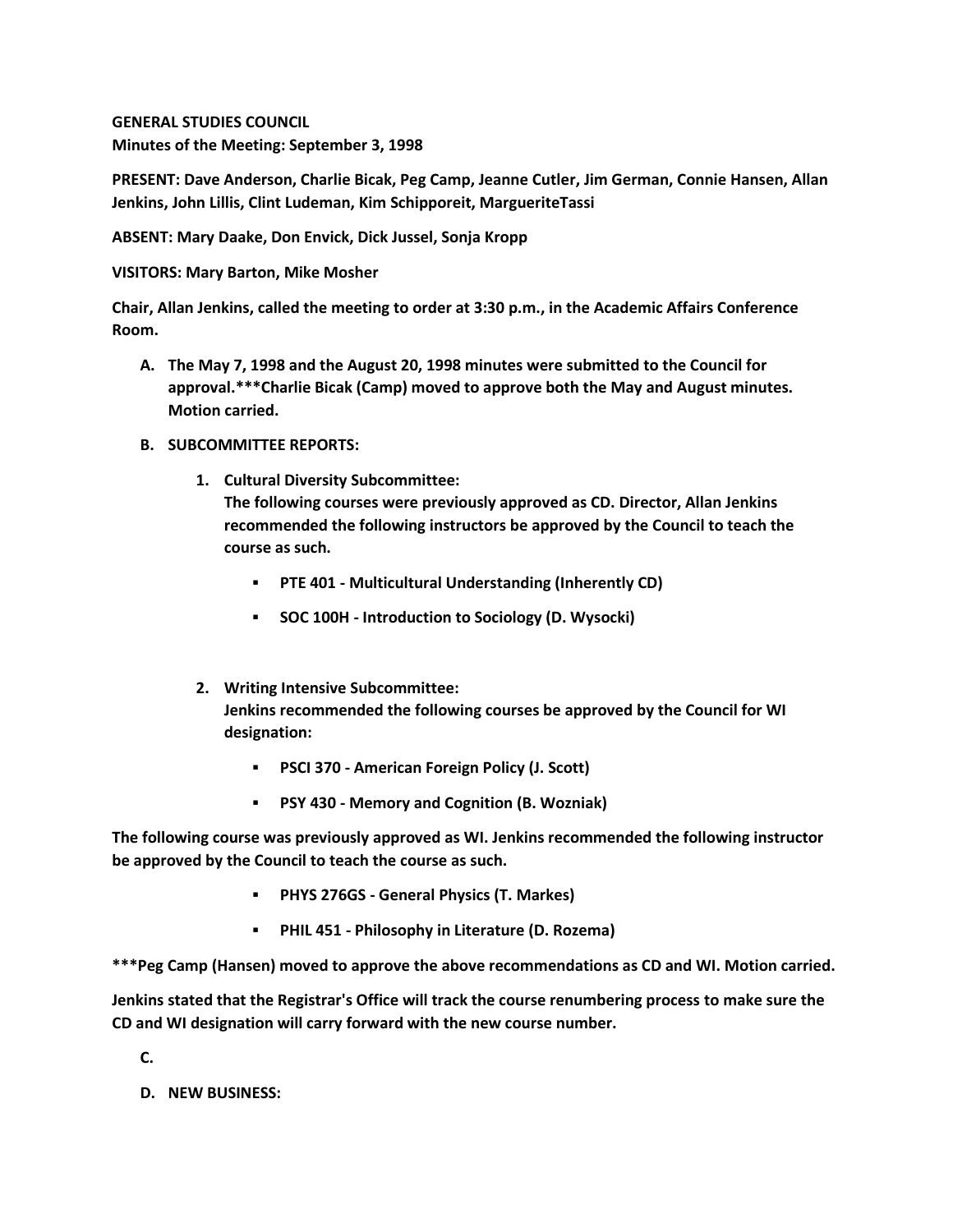- **1. Informational Presentations:** 
	- **. Calibrated Peer Review Writing Program - Mike Mosher: Mike Mosher, Chemistry, presented Calibrated Peer Review (CPR) to the GS Council. CPR is a program for networked computers that improves student writing through frequent writing assignments. CPR can reduce the time an instructor spends reading and assessing student writing.**

**Mosher indicated that UNK will begin to implement CPR this fall. The following is the implementation plan:**

> **Phase 1: Setup server and software Deadline: September 15, 1998**

- **Phase 2: Pilot runs of CPR in Chemistry Fall semester 1999**
- **Phase 3: Run CPR in Chemistry Spring semester 1999 (All Chemistry courses desiring CPR will use it)**
- **Phase 4: Faculty workshops Summer 1999**
- **Phase 5: Run CPR at UNK 1999-2000 school year (Campus-wide)**
- **Phase 6: Pilot, then run CPR area-wide Summer 1999 and '99 school year**
	- **a. Information Literacy- Mary Barton:**

**Mary Barton, Library, presented the "Information Literacy" goal to the GS council. Information Literacy is a set of minimum standards of general information literacy as well as a standard of information literacy appropriate to each student's major and require that all graduates meet these standards. Information literacy is defined as "the ability to locate, evaluate and use information to become independent lifelong learners."** 

**Barton also stated that this goal was a result of the Wake Forrest Team and the Informational Technology Planning Committee. There are eight goals in the plan.**

**Jenkins suggested that General Studies member serve on the Information Technology Planning Committee.**

> **b. Six-Trait Writing Rubric - Dennis Potthoff: Will be discussed at a later General Studies meeting.**